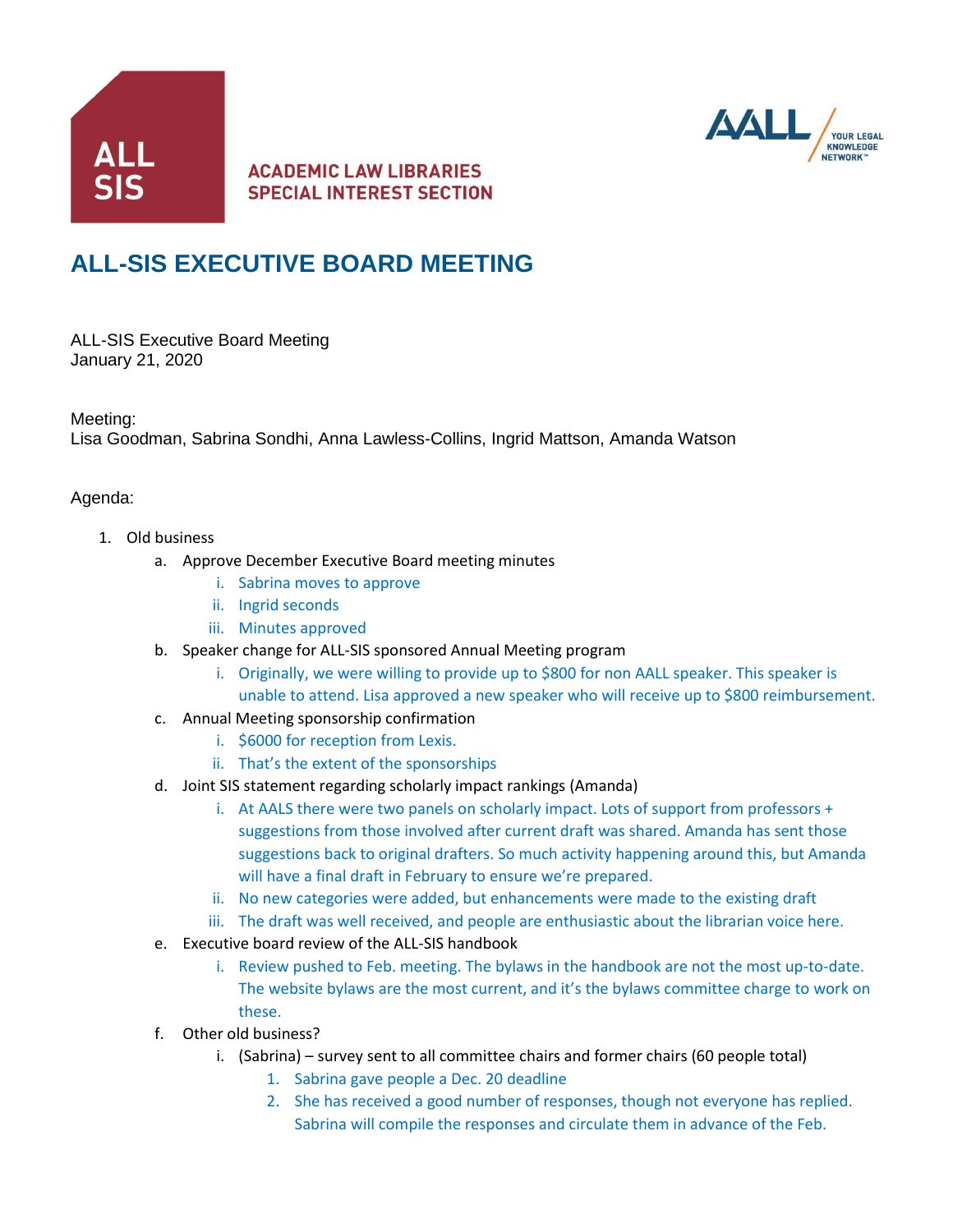

#### **ACADEMIC LAW LIBRARIES SPECIAL INTEREST SECTION**

meeting (the plan is to prepare an executive summary, and she will note the percentage of responses).

- 2. New business
	- a. Approve Nominations Committee's slate of executive board candidates
		- i. Amanda moves to approve the slate; Lisa seconds.
		- ii. Everyone approves
		- iii. Discussion of time frame: the handbook specifies April 1-25. Those dates align with the other timeline components to running the election. The board approved this timeline for the 2020 election.
	- b. ALL-SIS webpage page query: [https://www.aallnet.org/allsis/resources-publications/links](https://www.aallnet.org/allsis/resources-publications/links-academic-law-libraries/)[academic-law-libraries/](https://www.aallnet.org/allsis/resources-publications/links-academic-law-libraries/). This page hasn't been updated since 2010. We were asked to include Concord Law School in the links: <https://www.concordlawschool.edu/student-life/library/>.
		- i. Many of the links are broken and the EB is not sure of the purpose of the list. Maintaining this list and creating a policy document on the purpose of the list
		- ii. This raises a larger question about making sure our website content is current AND whether we need a web committee or point person to be the line of communication with Chris Siwa (AALL)
			- 1. When we update the website, should those updates be sent by anyone to Chris, or should there be a person through whom this content goes?
				- a. There is a web committee
			- 2. What committee would this fall under?
				- a. There are two committees that nominatively could be the point but one is for marketing the SIS and one is for marketing law libraries
			- 3. Ingrid will ask the PR Committee to review the ALL-SIS website, create a spreadsheet (or other tracking system) to create a sitemap, identify when the content was last updated (if possible) and the committee charged with this information (if any), and make recommendations on pages that we should continue to update
				- a. Start with the Resources & Publications tab
				- b. Do not reach out to the committees/chairs simply pull together whatever you can find from the website
	- c. Other new business?
		- i. Budget we are still waiting on an itemization of our expenses and income for the summer meeting. That will typically be available in November after Pam Reisinger codes the expenses for the SISes. It is available on request.
			- 1. Ingrid has created a year-over-year expenses and income table in our Dropbox folder; that is where those itemized expenses go for planning for the upcoming AALL conference